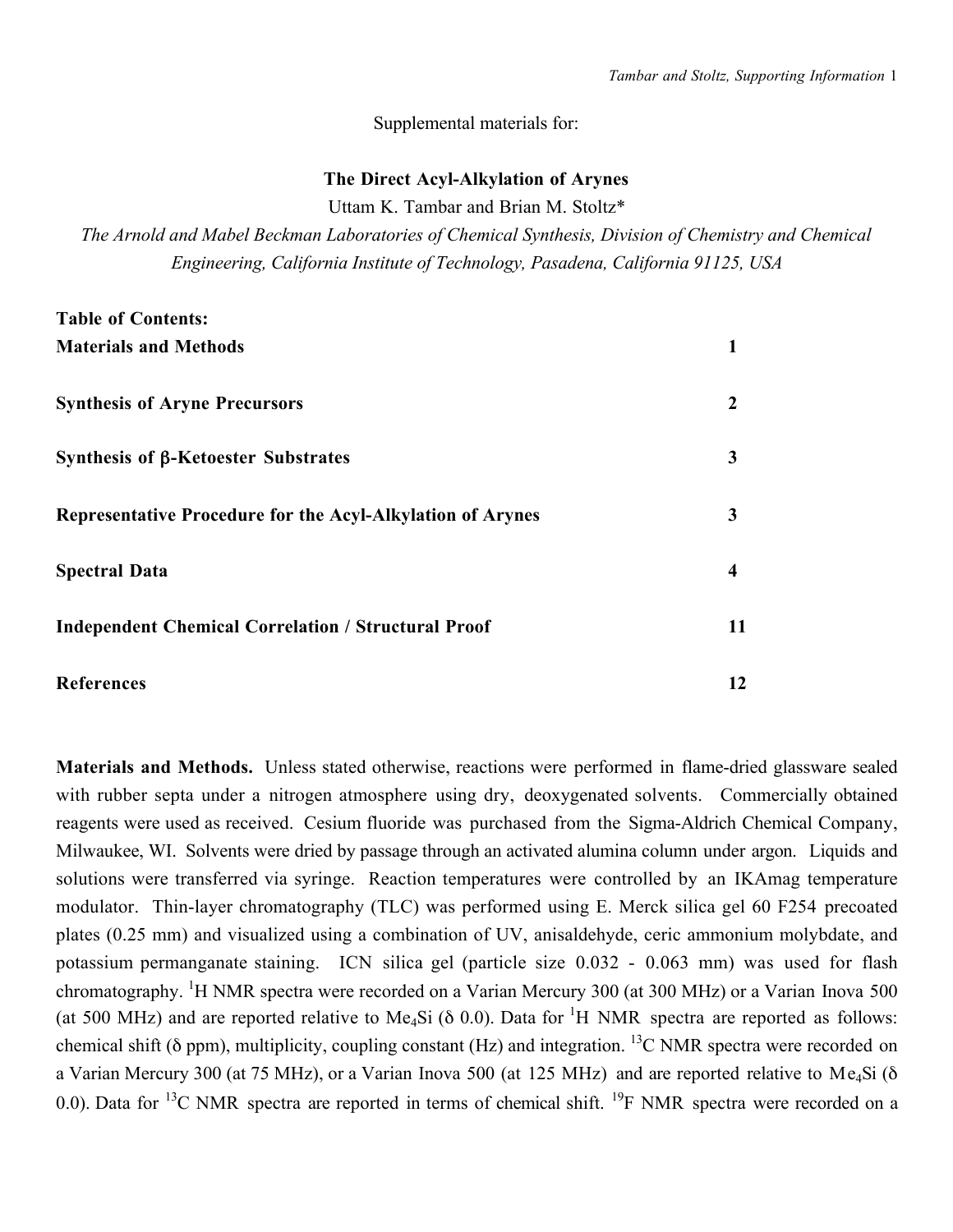Varian Mercury 300 (at 300 MHz) and are reported relative to  $CF_3COOH$  ( $\delta$  -76.54). Data for <sup>19</sup>F NMR spectra are reported in terms of chemical shift. IR spectra were recorded on a Perkin Elmer Spectrum BXII spectrometer and are reported in terms of frequency of absorption (cm<sup>-1</sup>). High resolution mass spectra were obtained from the California Institute of Technology Mass Spectral Facility.

## Synthesis of Aryne Precursors

Aryne precursor 2-(trimethylsilyl)phenyl trifluoromethanesulfonate (1) was purchased from the Sigma-Aldrich Chemical Company, Milwaukee, WI. Aryne precursors 3-methoxy-2-(trimethylsilyl)phenyl trifluoromethanesulfonate  $(10a)^1$  and 4-methyl-2-(trimethylsilyl)phenyl trifluoromethanesulfonate  $(10b)^2$  were prepared according to literature procedures.



*SM2*. A flame-dried reaction flask equipped with a magnetic stir bar was charged with benzyl protected sesamol  $SMI<sup>3</sup>$  (325 mg, 1.06 mmol, 1.0 equiv) in THF (3.5 mL, 0.3 M), and the mixture was cooled to  $-78$  °C in a dry ice/acetone bath. A 2.5 M solution of *n*-BuLi in hexanes (634 µL, 1.59 mmol, 1.5 equiv) was added slowly at –78 °C. After 15 minutes, TMSCl (200 µL, 1.59 mmol, 1.5 equiv) was added slowly at -78 °C. After 5 minutes, the cold bath was removed and the reaction mixture was allowed to warm to 23 °C. After 15 minutes, the mixture was quenched with saturated aqueous NH<sub>4</sub>Cl (5 mL). The aqueous layer was extracted with Et<sub>2</sub>O (3 x 5) mL). The organics were combined and dried over Na<sub>2</sub>SO<sub>4</sub>. After filtration, the residue was concentrated under reduced pressure. Purification by flash chromatography (10:1 hexanes/EtOAc eluent) provided aryl intermediate **SM2** (282 mg, 89% yield) as a clear oil:  $R_F$  0.57 (3:1 hexanes/EtOAc); <sup>1</sup>H NMR (300 MHz, CDCl<sub>3</sub>) δ 7.45-7.29 (m, 5H), 6.85 (s, 1H), 6.53 (s, 1H), 5.91 (s, 2H), 5.01 (s, 2H), 0.23 (s, 9H); 13C NMR (75 MHz, CDCl3) δ 159.2, 149.6, 141.5, 137.3, 128.7, 128.0, 127.5, 119.3, 113.7, 101.3, 95.2, 71.0, -0.5; IR (film) 2953, 2894, 1606, 1502, 1473, 1410, 1386, 1243, 1177, 1042 cm-1; HRMS (EI+) calc'd for [C17H20O3Si]+: *m/z* 300.1182, found 300.1187.

Aryne Precursor 10c. A reaction flask equipped with a magnetic stir bar was charged with aryl intermediate *SM2* (1.24 g, 4.13 mmol, 1 equiv) in absolute EtOH (17 mL, 0.25 M). To this mixture was added 10% Pd/C  $(440 \text{ mg}, 0.413 \text{ mmol}, 0.1 \text{ equiv})$ , and the reaction vessel was stirred at room temperature under a balloon of H<sub>2</sub> (1 atm). After 14 hours the mixture was filtered through a short plug of celite (Et<sub>2</sub>O eluent), and the solvent was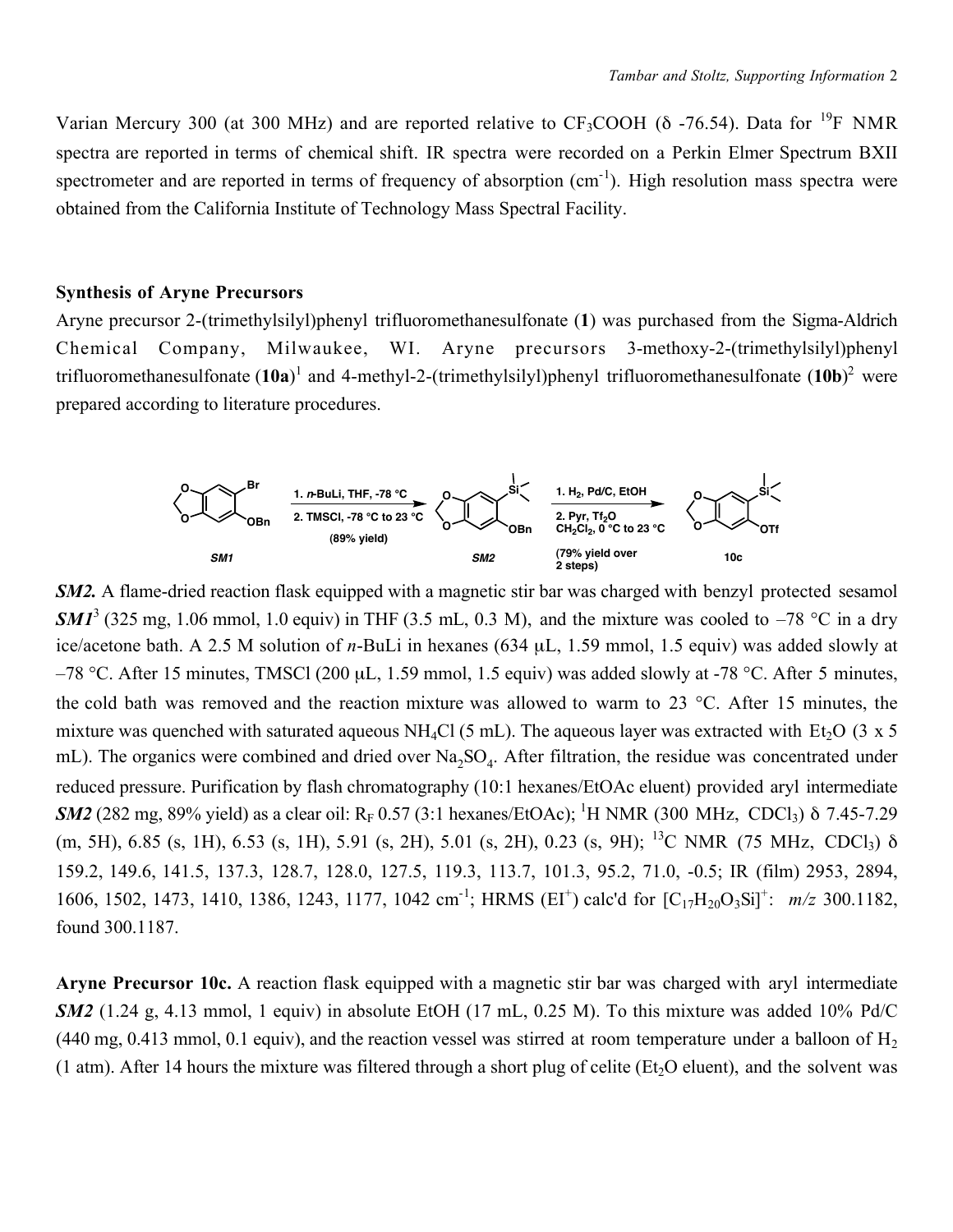evaporated under reduced pressure to afford a colorless oil, which was used immediately without further purification.

A flame-dried reaction flask equipped with a magnetic stir bar was charged with the *ortho*-silyl phenol in CH<sub>2</sub>Cl<sub>2</sub> (20 mL, 0.2 equiv), and the mixture was cooled to 0 °C. Pyridine (1.05 mL, 13 mmol, 3 equiv) and Tf<sub>2</sub>O (1.46 mL, 8.67 mmol, 2 equiv) were sequentially added, and the reaction mixture was allowed to warm to room temperature. After 5.5 hours the mixture was extracted with  $H<sub>2</sub>O$  (20 mL). The aqueous layer was backextracted with  $CH_2Cl_2$  (3 x 10 mL). The organics were combined and dried over Na<sub>2</sub>SO<sub>4</sub>. After filtration, the residue was concentrated under reduced pressure. Purification by flash chromatography (10:1 hexanes/ $CH_2Cl_2$ ) eluent) provided aryne precursor 10c (1.116 g, 79% yield) as a clear oil:  $R_F$  0.54 (3:1 hexanes/EtOAc); <sup>1</sup>H NMR  $(500 \text{ MHz}, \text{CDCl}_3)$   $-6.88$  (s, 1H), 6.84 (s, 1H), 6.03 (s, 2H), 0.33 (s, 9H); <sup>13</sup>C NMR (125 MHz, CDCl<sub>3</sub>) 149.7, 148.8, 147.1, 125.1, 113.4, 113.4, 102.6, 102.5, -0.5; <sup>19</sup>F NMR (300 MHz, CDCl<sub>3</sub>) -74.63; IR (film) 2960, 2903, 1479, 1422, 1247, 1216, 1141, 984, 843 cm-1; HRMS (EI+) calc'd for [C11H13O5F3SiS]+: *m/z* 342.0205, found 342.0211.

## Synthesis of β-Ketoester Substrates

Methyl acetoacetate (8a), ethyl 2-methyl-3-oxobutanoate (2), ethyl 2-oxocyclopentanecarboxylate (12b), and methyl 2-oxocycloheptanecarboxylate (12f) were purchased from the Sigma-Aldrich Chemical Company, Milwaukee, WI. Substrates  $8b<sup>4</sup>$ ,  $8c<sup>5</sup>$ ,  $8d<sup>6</sup>$ ,  $8e<sup>7</sup>$ ,  $8f<sup>8</sup>$ ,  $8g<sup>9</sup>$ ,  $8h<sup>10</sup>$ ,  $12b<sup>11</sup>$ ,  $12c<sup>12</sup>$ , and  $12d<sup>13</sup>$  were prepared according to literature procedures.

Representative procedure for the acyl-alkylation of arynes (Tables 1, 2, and 3): A flame-dried long reaction tube equipped with a magnetic stir bar was charged with acetonitrile (2 mL). Methyl acetoacetate (8a) (43.2 µL, 0.4 mmol, 1.0 equiv), 2-(trimethylsilyl)phenyl trifluoromethanesulfonate (1) (121.4 µL, 0.5 mmol, 1.25 equiv) , and cesium fluoride (152 mg, 1.0 mmol, 2.5 equiv) were sequentially added to the flask. A septum was placed on the reaction vessel, and the mixture was then heated at 80 °C for 45-60 minutes. When benzyne precursor 1 was consumed by TLC analysis, the mixture was extracted with brine (4 mL). The aqueous layer was back-extracted with Et<sub>2</sub>O (3 x 4 mL). The organics were combined and dried over Na<sub>2</sub>SO<sub>4</sub>. After filtration, the residue was concentrated under reduced pressure and purified by flash chromatography.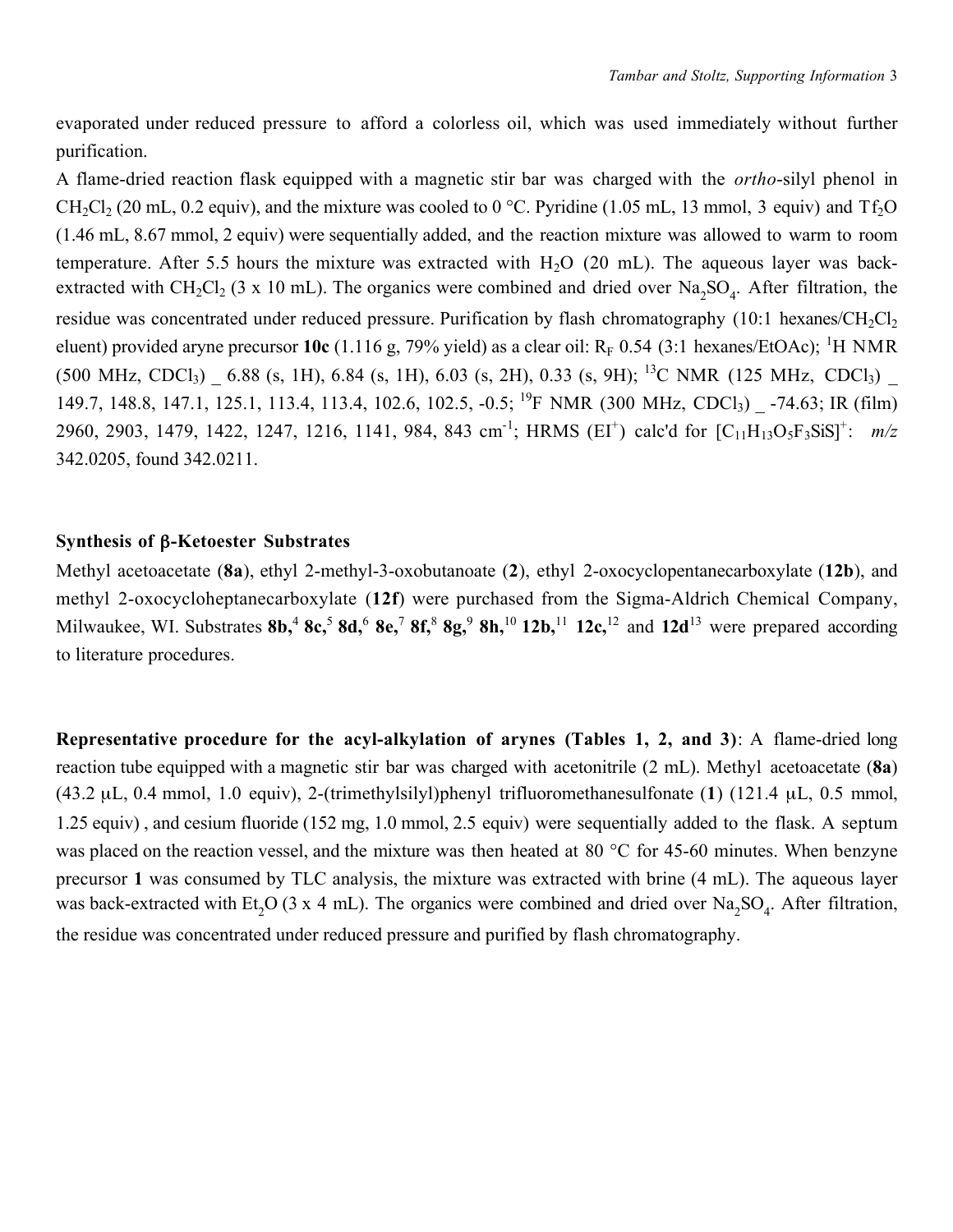#### Spectral Data



6. Purification by flash chromatography (20:1 hexanes/EtOAc eluent) provided the desired acyl-alkylation product (37.1 mg, 42% yield) as a clear oil:  $R_F$  0.36 (3:1 hexanes/EtOAc); <sup>1</sup>H NMR (300 MHz, CDCl<sub>3</sub>)  $\_$  7.40-7.27 (m, 5H), 4.26 (q, *J* = 7.1 Hz, 2H), 2.10 (s, 3H), 1.77 (s, 3H), 1.28 (t, *J* = 7.2 Hz, 3H); 13C NMR (75 MHz, CDCl3) \_ 205.1, 172.1, 138.8, 128.8, 127.9, 127.5, 64.9, 61.8, 27.4, 21.6, 14.2; IR (film) 2986, 1715, 1251 cm-1; HRMS (EI<sup>+</sup>) calc'd for  $[C_{13}H_{16}O_3]^+$ :  $m/z$  220.1100, found 220.1089.



7. Purification by flash chromatography (20:1 hexanes/EtOAc eluent) provided the desired acyl-alkylation product (46.4 mg, 53% yield) as a clear oil:  $R_F$  0.42 (3:1 hexanes/EtOAc); <sup>1</sup>H NMR (300 MHz, CDCl<sub>3</sub>)  $\_$  7.68 (dd, *J* = 7.8, 1.5 Hz, 1H), 7.49-7.29 (m, 3H), 4.41 (q, *J* = 7.0 Hz, 1H), 4.17-4.05 (m, 2H), 2.59 (s, 3H), 1.50 (d, *J* = 7.2 Hz, 3H), 1.19 (t, *J* = 7.0 Hz, 3H); <sup>13</sup>C NMR (75 MHz, CDCl<sub>3</sub>) 202.4, 174.8, 140.4, 137.8, 132.0, 129.3, 128.8, 126.9, 60.8, 41.7, 29.9, 18.4, 14.3; IR (film) 2982, 1731, 1687, 1201 cm-1; HRMS (EI+) calc'd for  $[C_{13}H_{16}O_3]^+$ :  $m/z$  220.1100, found 220.1091.



9a. Purification by flash chromatography (10:1 hexanes/EtOAc eluent) provided the desired acyl-alkylation product (69 mg, 90% yield) as a clear oil:  $R_F$  0.46 (3:1 hexanes/EtOAc); <sup>1</sup>H NMR (300 MHz, CDCl<sub>3</sub>)  $\delta$  7.79 (dd,  $J = 7.6$ , 1.5 Hz, 1H), 7.47-7.33 (m, 2H), 7.24-7.20 (m, 1H), 3.91 (s, 2H), 3.66 (s, 3H), 2.56 (s, 3H); <sup>13</sup>C NMR (75 MHz, CDCl<sub>3</sub>) \_ 201.3, 172.0, 137.1, 134.4, 132.8, 132.1, 130.1, 127.5, 51.9, 40.2, 28.8; IR (film) 3001, 2952, 1739, 1683 cm<sup>-1</sup>; HRMS (EI<sup>+</sup>) calc'd for  $[C_{11}H_{12}O_3]^+$ :  $m/z$  192.0787, found 192.0787.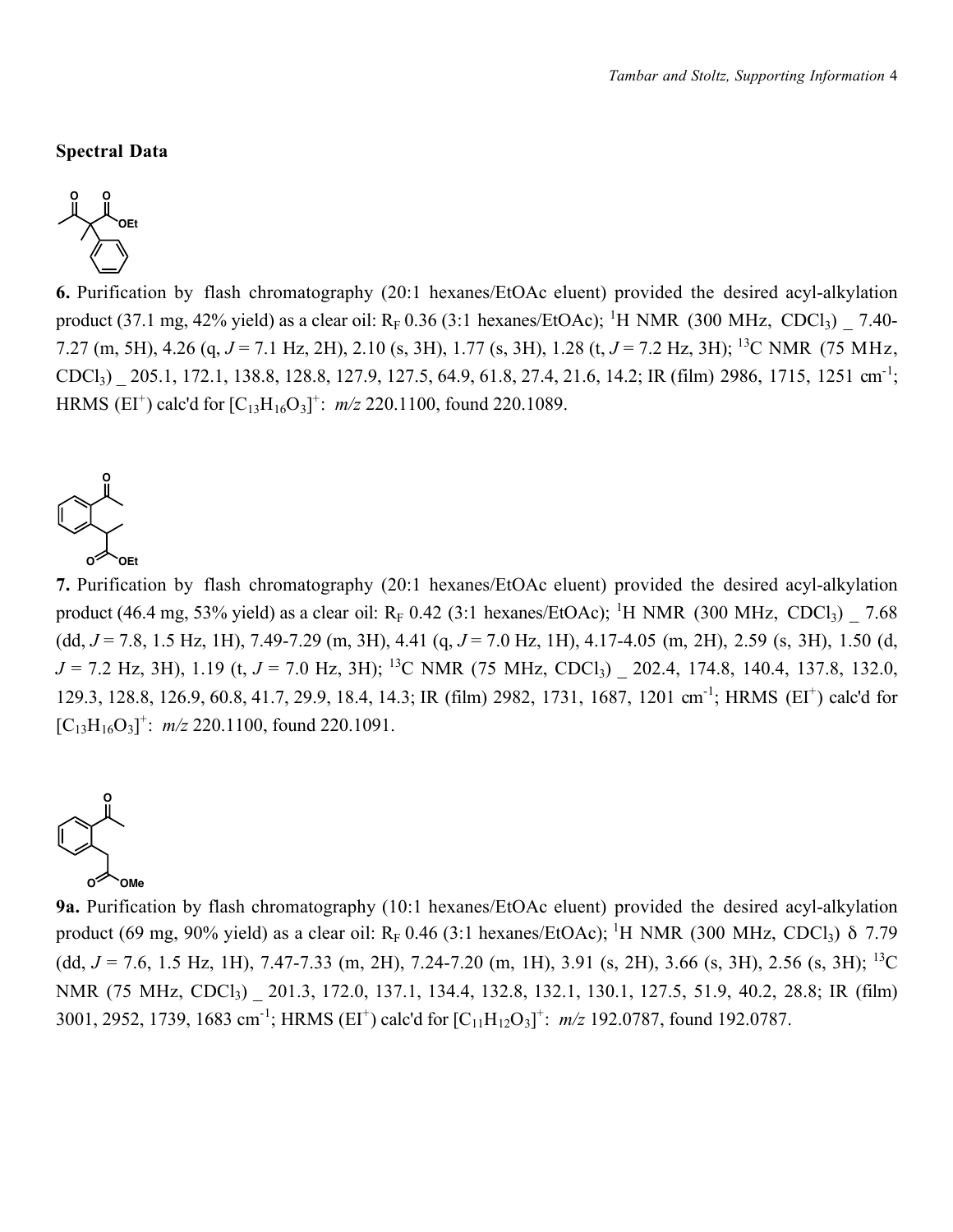

9b. Purification by flash chromatography (15:1 hexanes/EtOAc eluent) provided the desired acyl-alkylation product (64.7 mg, 78% yield) as a clear oil:  $R_F$  0.32 (3:1 hexanes/EtOAc); <sup>1</sup>H NMR (300 MHz, CDCl<sub>3</sub>)  $\_$  7.77 (dd, *J* = 7.6, 1.5 Hz, 1H), 7.48-7.31 (m, 2H), 7.26-7.22 (m, 1H), 3.92 (s, 2H), 3.68 (s, 3H), 2.97 (q, *J* = 7.3 Hz, 2H), 1.18 (t, *J* = 7.3 Hz, 3H); <sup>13</sup>C NMR (75 MHz, CDCl<sub>3</sub>) \_ 204.4, 172.2, 137.7, 134.2, 132.7, 131.8, 129.1, 127.5, 52.0, 40.1, 34.0, 8.4; IR (film) 2979, 2951, 1739, 1685, 1225, 1165 cm-1; HRMS (EI+) calc'd for  $[C_{12}H_{14}O_3]^+$ :  $m/z$  206.0943, found 206.0933.



9c. Purification by flash chromatography (15:1 hexanes/EtOAc eluent) provided the desired acyl-alkylation product (71.9 mg, 84% yield) as a clear oil:  $R_F$  0.35 (3:1 hexanes/EtOAc); <sup>1</sup>H NMR (300 MHz, CDCl<sub>3</sub>)  $\_$  7.78 (d, *J* = 7.4 Hz, 1H), 7.53-7.25 (m, 3H), 3.91 (s, 2H), 3.72 (s, 3H), 3.56-3.44 (m, 1H), 1.21 (d, *J* = 6.6 Hz, 6H); <sup>13</sup>C NMR (75 MHz, CDCl<sub>3</sub>) 207.9, 172.2, 137.2, 134.7, 132.9, 131.7, 128.9, 127.5, 52.0, 40.0, 37.7, 19.0; IR (film) 2973, 1741, 1683, 1229, 1165 cm<sup>-1</sup>; HRMS (EI<sup>+</sup>) calc'd for  $[C_{13}H_{16}O_3]^+$ :  $m/z$  220.1100, found 220.1094.



9d. Purification by flash chromatography (20:1 hexanes/EtOAc eluent) provided the desired acyl-alkylation product (95.5 mg, 85% yield) as a clear oil:  $R_F$  0.35 (3:1 hexanes/EtOAc); <sup>1</sup>H NMR (300 MHz, CDCl<sub>3</sub>)  $\_$  7.86 (dd, *J* = 7.6, 1.5 Hz, 1H), 7.49-7.24 (m, 8H), 4.28 (s, 2H), 4.14 (q, *J* = 7.2 Hz, 2H), 3.92 (s, 2H), 1.25 (t, *J* = 7.0 Hz, 3H); <sup>13</sup>C NMR (75 MHz, CDCl<sub>3</sub>) 201.1, 171.7, 137.6, 134.7, 132.8, 131.9, 129.8, 129.4, 128.8, 128.7, 127.5, 127.0, 60.9, 47.8, 40.1, 14.4; IR (film) 3362, 2982, 1732, 1690, 1216, 1175 cm-1; HRMS (EI+) calc'd for  $[C_{18}H_{18}O_3]^+$ :  $m/z$  282.1256, found 282.1266.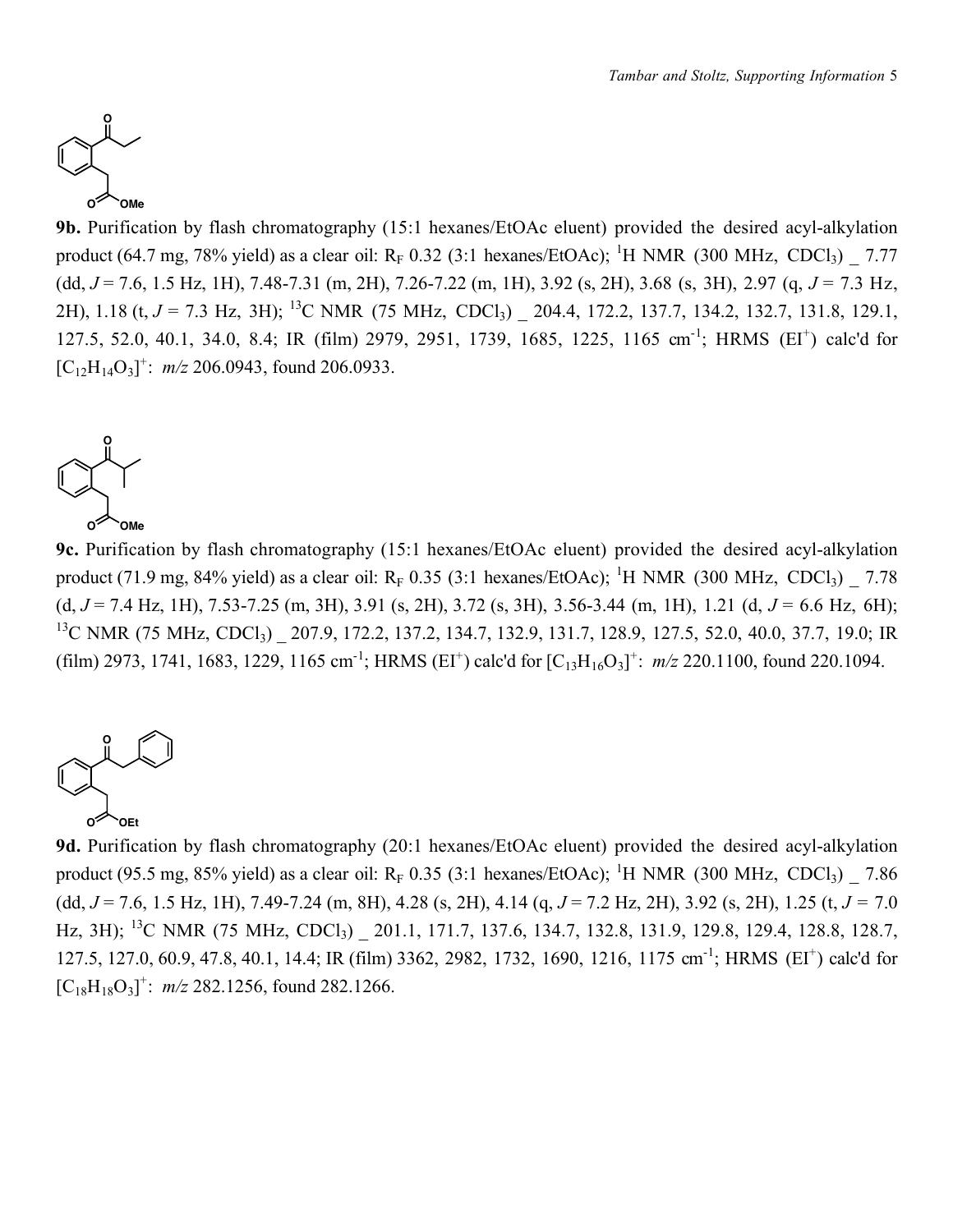

9e. Purification by flash chromatography (15:1 hexanes/EtOAc eluent) provided the desired acyl-alkylation product (66.2 mg, 53% yield) as a clear oil:  $R_F$  0.28 (3:1 hexanes/EtOAc); <sup>1</sup>H NMR (300 MHz, CDCl<sub>3</sub>)  $\_$  7.66 (dd, *J* = 7.7, 1.3 Hz, 1H), 7.48 (app. dt, *J* = 7.6, 1.4 Hz, 1H), 7.41-7.27 (m, 7H), 4.68 (s, 2H), 4.67 (s, 2H), 3.97 (s, 2H), 3.69 (s, 3H); 13C NMR (75 MHz, CDCl3) \_ 200.1, 172.1, 137.5, 135.3, 134.7, 132.9, 132.4, 129.0, 128.7, 128.3, 128.2, 127.5, 73.6, 73.4, 52.2, 39.7; IR (film) 3030, 2950, 1736, 1700, 1230, 1213, 1167, 1110 cm-<sup>1</sup>; HRMS (EI<sup>+</sup>) calc'd for (M-H)  $[C_{18}H_{17}O_4]^+$ :  $m/z$  297.1127, found 297.1136.



9f. Purification by flash chromatography (10:1 hexanes/EtOAc eluent) provided the desired acyl-alkylation product (101 mg, 99% yield) as a clear oil:  $R_F$  0.38 (3:1 hexanes/EtOAc); <sup>1</sup>H NMR (300 MHz, CDCl<sub>3</sub>)  $\_$  7.84-7.79 (m, 1H), 7.61-7.54 (m, 1H), 7.50-7.30 (m, 7H), 3.90 (s, 2H), 3.55 (s, 3H); 13C NMR (75 MHz, CDCl3) \_ 198.2, 171.8, 138.4, 137.9, 134.1, 133.1, 131.9, 131.0, 130.5, 130.2, 128.4, 126.7, 52.0, 38.8; IR (film) 2951, 1739, 1662, 1270 cm<sup>-1</sup>; HRMS (EI<sup>+</sup>) calc'd for  $[C_{16}H_{14}O_3]^+$ :  $m/z$  254.0943, found 254.0952.



9g. Purification by flash chromatography (15:1 hexanes/EtOAc eluent) provided the desired acyl-alkylation product (90.7 mg, 72% yield) as a clear oil:  $R_F$  0.50 (3:1 hexanes/EtOAc); <sup>1</sup>H NMR (300 MHz, CDCl<sub>3</sub>)  $\_$  7.81 (dd, *J* = 7.4, 1.6 Hz, 1H), 7.51-7.34 (m, 2H), 7.28 (dd, *J* = 7.4, 1.1 Hz, 1H), 4.76-4.66 (m, 1H), 3.97 (s, 2H), 2.62 (s, 3H), 2.11-2.02 (m, 1H), 1.98-1.86 (m, 1H), 1.75-1.64 (m, 2H), 1.58-1.33 (m, 3H), 1.11-1.00 (m, 2H), 0.93 (d,  $J = 4.3$  Hz, 3H), 0.91 (d,  $J = 5.1$  Hz, 3H), 0.77 (d,  $J = 6.9$  Hz, 3H); <sup>13</sup>C NMR (75 MHz, CDCl<sub>3</sub>) 201.4, 171.3, 137.7, 134.6, 132.7, 131.9, 129.8, 127.4, 74.8, 47.2, 41.0, 40.6, 34.4, 31.6, 29.0, 26.3, 23.6, 22.2, 20.9, 16.5; IR (film) 2955, 2929, 2870, 1732 1687, 1258, 1172 cm<sup>-1</sup>; HRMS (EI<sup>+</sup>) calc'd for  $[C_{20}H_{28}O_3]$ <sup>+</sup>:  $m/z$ 316.2039, found 316.2034.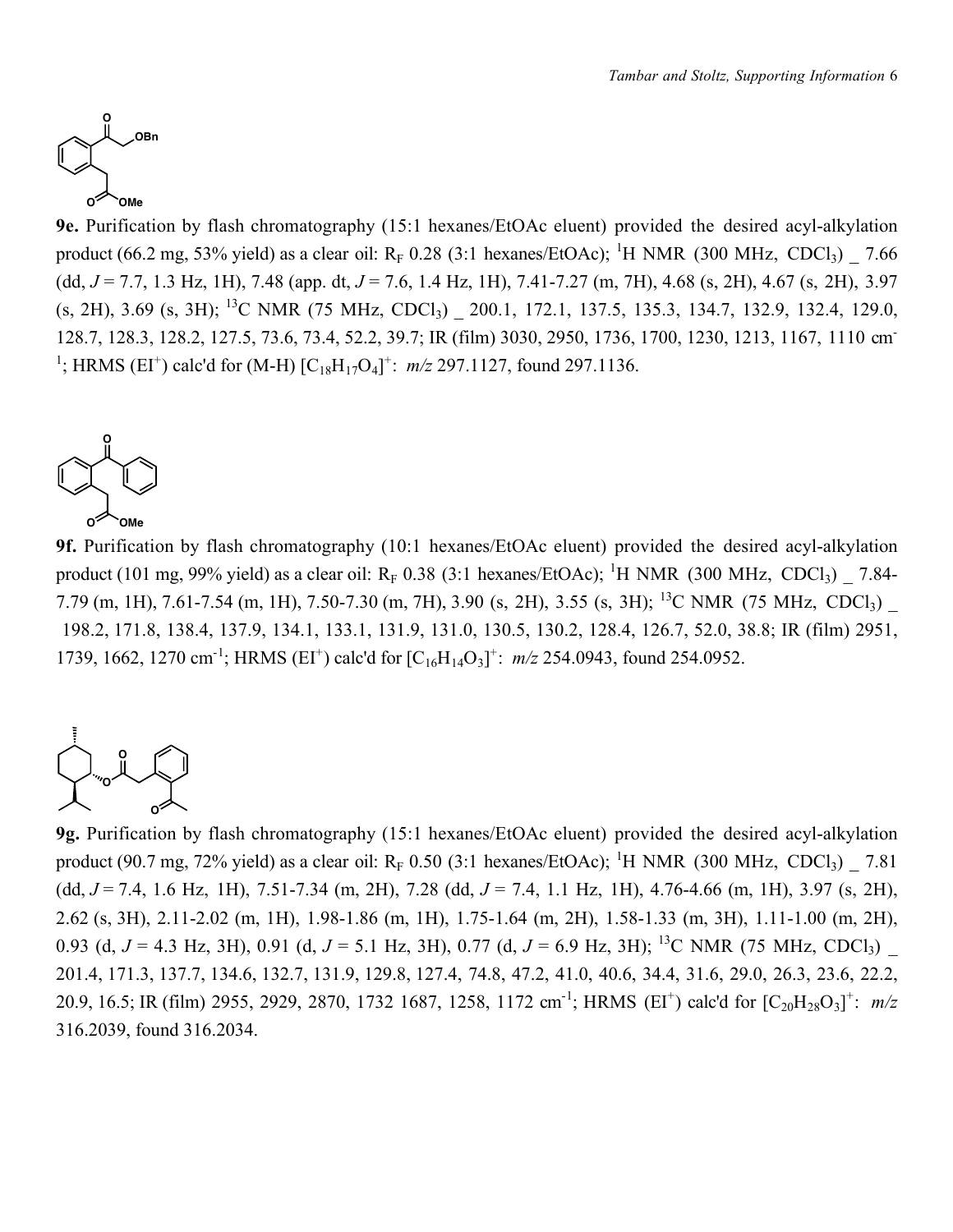

9h. Purification by flash chromatography (15:1 hexanes/EtOAc eluent) provided the desired acyl-alkylation product (163.5 mg, 75% yield) as a clear oil:  $R_F$  0.50 (3:1 hexanes/EtOAc); <sup>1</sup>H NMR (300 MHz, CDCl<sub>3</sub>)  $\_$  7.79 (dd, *J* = 7.6, 1.5 Hz, 1H), 7.48-7.33 (m, 2H), 7.24 (dd, *J* = 7.6, 1.0 Hz, 1H), 5.36 (d, *J* = 5.1 Hz, 1H), 4.72-4.55 (m, 1H), 3.91 (d, *J* = 1.6 Hz, 2H), 2.59 (s, 3H), 2.35 (d, *J* = 7.7 Hz, 2H), 2.05-1.76 (m, 5H), 1.70-1.05 (m, 21H), 1.02 (s, 3H), 0.91 (d, *J* = 6.4 Hz, 3H), 0.86 (dd, *J* = 6.5, 1.2 Hz, 6H), 0.67 (s, 3H); 13C NMR (75 MHz, CDCl3) \_ 201.3, 171.2, 139.9, 137.5, 134.7, 132.8, 132.1, 130.0, 127.5, 122.7, 74.6, 56.9, 56.3, 50.2, 42.5, 40.7, 39.9, 39.7, 38.2, 37.2, 36.8, 36.4, 36.0, 32.1, 32.0, 29.0, 28.4, 28.2, 27.9, 24.5, 24.0, 23.0, 22.8, 21.2, 19.5, 18.9, 12.0; IR (film) 3451, 2946, 2868, 1732, 1686, 1258, 1170 cm<sup>-1</sup>; HRMS (EI<sup>+</sup>) calc'd for  $[C_{37}H_{54}O_3]^+$ :  $m/z$ 546.4073, found 546.4080.



11a. Purification by flash chromatography (15:1 hexanes/EtOAc eluent) provided the desired acyl-alkylation product (84.6 mg, 95% yield) as a clear oil:  $R_F$  0.29 (3:1 hexanes/EtOAc); <sup>1</sup>H NMR (300 MHz, CDCl<sub>3</sub>)  $\_$  7.30 (d,  $J = 8.2$  Hz, 1H), 6.90-6.81 (m, 2H), 3.84 (s, 3H), 3.68 (s, 2H), 3.66 (s, 3H), 2.53 (s, 3H); <sup>13</sup>C NMR (75 MHz, CDCl<sub>3</sub>) 205.3, 171.9, 157.3, 132.7, 131.2, 130.8, 123.6, 110.4, 55.8, 52.2, 38.3, 32.3; IR (film) 3005, 2952, 2842, 1738, 1691, 1598, 1583, 1471, 1438, 1351, 1267 cm<sup>-1</sup>; HRMS (EI<sup>+</sup>) calc'd for [C<sub>12</sub>H<sub>14</sub>O<sub>4</sub>]<sup>+</sup>: m/z 222.0892, found 222.0892.



11b. Purification by flash chromatography (15:1 hexanes/EtOAc eluent) provided the desired acyl-alkylation products as a mixture of inseparable isomers (67.9 mg, 82% yield) as a clear oil:  $R_F$  0.26 (3:1 hexanes/EtOAc); 1 H NMR (300 MHz, CDCl3) \_ 7.74 (d, *J* = 8.0 Hz, 1H), 7.61 (s, 1H), 7.27 (d, *J* = 7.5 Hz, 1H), 7.19 (d, *J* = 7.9 Hz, 1H), 7.13 (d, *J* = 7.7 Hz, 1H), 7.05 (s, 1H), 3.90 (s, 2H), 3.89 (s, 2H), 3.69 (s, 3H), 3.68 (s, 3H), 2.58 (s, 3H), 2.56 (s, 3H), 2.40 (s, 3H), 2.38 (s, 3H); <sup>13</sup>C NMR (75 MHz, CDCl<sub>3</sub>) 201.5, 200.7, 172.4, 172.3, 143.0,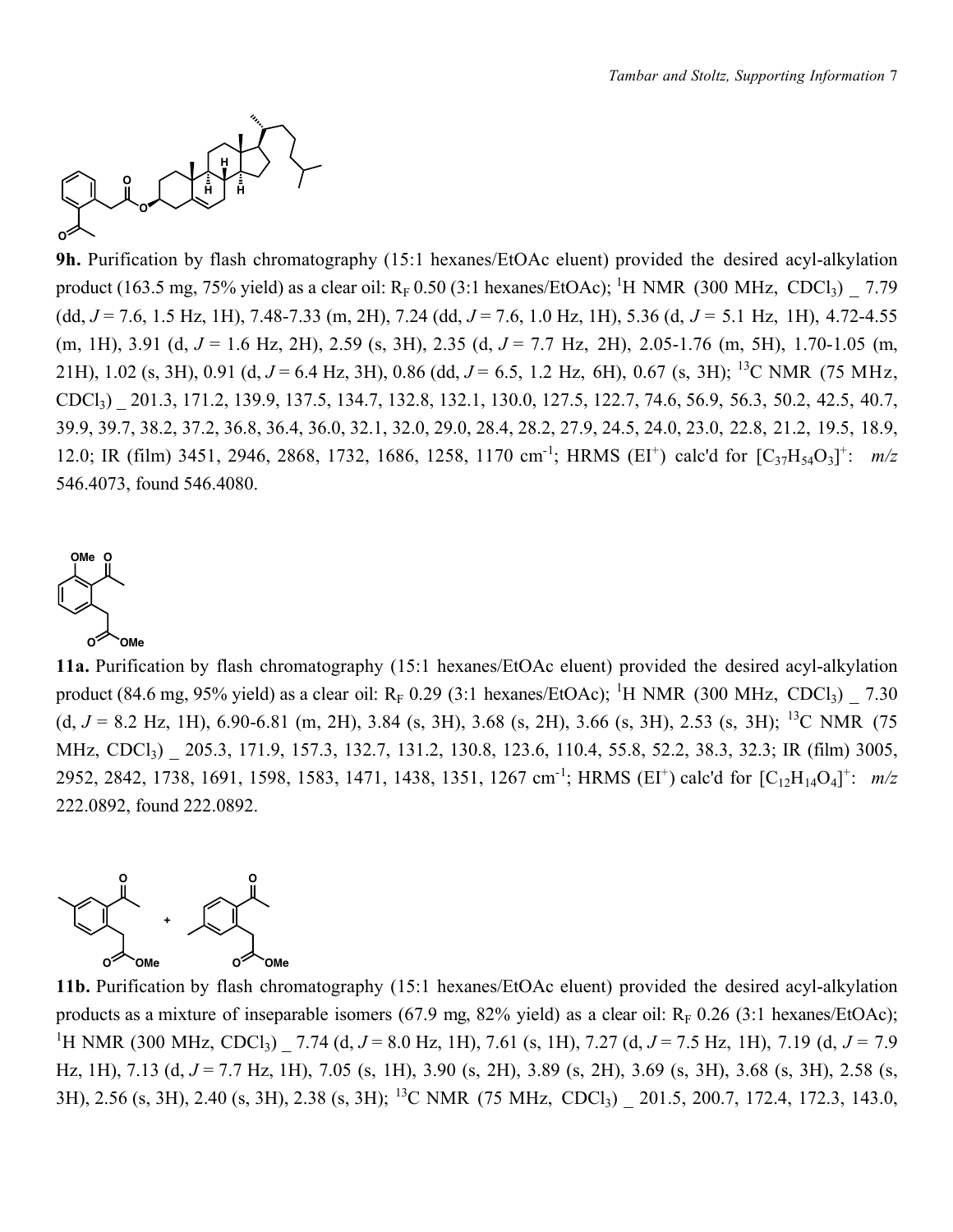137.3, 137.1, 134.9, 134.3, 133.9, 132.9, 132.7, 131.5, 130.9, 130.8, 129.6, 128.2, 52.0, 40.6, 39.9, 28.9, 28.8, 21.6, 21.2; IR (film) 2952, 1740, 1680 cm<sup>-1</sup>; HRMS (EI<sup>+</sup>) calc'd for  $[C_{12}H_{14}O_3]^+$ :  $m/z$  206.0943, found 206.0945.



11c. Purification by flash chromatography (7:1 hexanes/EtOAc eluent) provided the desired acyl-alkylation product (70.7 mg, 75% yield) as a clear oil:  $R_F$  0.18 (3:1 hexanes/EtOAc); <sup>1</sup>H NMR (300 MHz, CDCl<sub>3</sub>)  $\_$  7.29  $(s, 1H), 6.70$   $(s, 1H), 6.03$   $(s, 2H), 3.84$   $(s, 2H), 3.69$   $(s, 3H), 2.51$   $(s, 3H);$  <sup>13</sup>C NMR (75 MHz, CDCl<sub>3</sub>) 199.0, 172.2, 150.6, 146.9, 131.2, 130.7, 113.0, 110.5, 102.2, 52.0, 40.7, 28.9; IR (film) 1738, 1678, 1613, 1507, 1491, 1375, 1274, 1245 cm<sup>-1</sup>; HRMS (EI<sup>+</sup>) calc'd for  $[C_{12}H_{12}O_5]^+$ :  $m/z$  236.0685, found 236.0692.



13a. Purification by flash chromatography (15:1 hexanes/EtOAc eluent) provided the desired acyl-alkylation product (46.9 mg, 51% yield) as a clear oil:  $R_F$  0.32 (3:1 hexanes/EtOAc); <sup>1</sup>H NMR (300 MHz, CDCl<sub>3</sub>)  $\_$  7.67 (dd, *J* = 7.4, 1.6 Hz, 1H), 7.51-7.40 (m, 1H), 7.42-7.35 (m, 1H), 7.22-7.18 (m, 1H), 4.25-4.16 (m, 2H), 4.02 (dd, *J* = 7.4, 5.6 Hz, 1H), 2.84-2.73 (m, 1H), 2.70-2.57 (m, 1H), 2.47-2.33 (m, 1H), 2.16-2.03 (m, 1H), 1.92-1.76 (m, 2H), 1.25 (t, *J* = 7.2 Hz, 3H); <sup>13</sup>C NMR (75 MHz, CDCl<sub>3</sub>) 206.2, 173.4, 139.7, 136.8, 132.1, 128.8, 128.7, 127.8, 61.4, 49.0, 41.0, 28.5, 20.4, 14.2; IR (film) 2939, 1730, 1681, 1254, 1188 cm-1; HRMS (EI+) calc'd for  $[C_{14}H_{16}O_3]^+$ :  $m/z$  232.1100, found 232.1095.



*SM3.* Purification by flash chromatography (25:1 hexanes/EtOAc eluent) provided the  $\alpha$ -arylated product (30.3 mg, 33% yield) as a clear oil:  $R_F$  0.42 (3:1 hexanes/EtOAc); <sup>1</sup>H NMR (300 MHz, CDCl<sub>3</sub>)  $\delta$  7.42-7.28 (m, 5H), 4.18 (q, *J* = 7.1 Hz, 2H), 2.94-2.82 (m, 1H), 2.59-2.44 (m, 2H), 2.42-2.27 (m, 1H), 2.10-1.86 (m, 2H), 1.21 (t, *J*  $= 7.0$  Hz, 3H); <sup>13</sup>C NMR (75 MHz, CDCl<sub>3</sub>) δ 212.2, 170.9, 136.4, 128.7, 127.8, 127.6, 65.2, 62.1, 38.0, 35.1, 19.5, 14.2; IR (film) 2976, 1747, 1712, 1445, 1212 cm-1.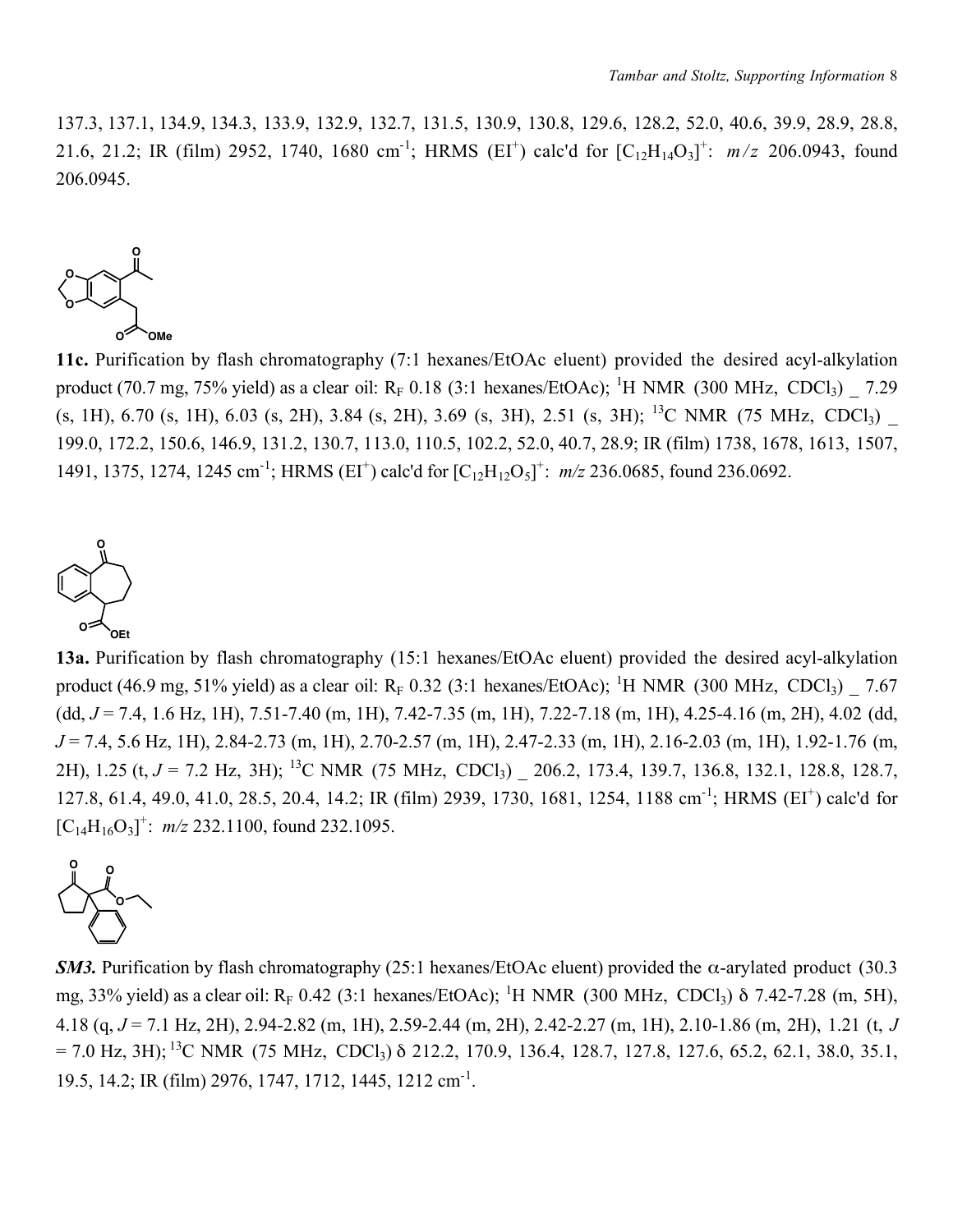

13b. Purification by flash chromatography (25:1 hexanes/EtOAc eluent) provided the desired acyl-alkylation product (63.9 mg, 61% yield) as a clear oil:  $R_F$  0.31 (3:1 hexanes/EtOAc); <sup>1</sup>H NMR (300 MHz, CDCl<sub>3</sub>)  $\_$  8.10 (dd, *J* = 7.7, 1.6 Hz, 1H), 8.01 (dd, *J* = 7.8, 1.5 Hz, 1H), 7.53-7.30 (m, 4H), 7.24-7.18 (m, 2H), 4.26 (t, *J* = 4.8 Hz, 1H), 3.56 (d,  $J = 5.1$  Hz, 2H), 3.50 (s, 3H); <sup>13</sup>C NMR (75 MHz, CDCl<sub>3</sub>)  $-$  194.4, 172.5, 138.8, 138.6, 138.4, 137.5, 132.7, 131.5, 130.6, 130.3, 129.6, 128.9, 128.0, 127.4, 52.4, 50.6, 37.8; IR (film) 2951, 1737, 1649, 1599, 1292, 1240, 1170 cm<sup>-1</sup>; HRMS (EI<sup>+</sup>) calc'd for  $[C_{17}H_{14}O_3]^+$ : *m/z* 266.0943, found 266.0941.



*SM4*. Purification by flash chromatography (25:1 hexanes/EtOAc eluent) provided the  $\alpha$ -arylated product (42 mg, 39% yield) as a clear oil:  $R_F$  0.35 (3:1 hexanes/EtOAc); <sup>1</sup>H NMR (300 MHz, CDCl<sub>3</sub>)  $\_$  7.74 (d, *J* = 7.4 Hz, 1H), 7.54 (app. dt, *J* = 7.4, 1.2 Hz, 1H), 7.42-7.14 (m, 7H), 4.13 (d, *J* = 17.3 Hz, 1H), 3.6 (s, 3H), 3.47 (d, *J* = 17.3 Hz, 1H); <sup>13</sup>C NMR (75 MHz, CDCl<sub>3</sub>) 200.4, 171.2, 138.9, 135.9, 135.2, 128.9, 128.5, 128.2, 127.8, 127.5, 126.4, 125.3, 65.6, 53.5, 41.0; IR (film) 2952, 1745, 1716, 1606, 1211 cm-1; HRMS (EI+) calc'd for  $[C_{17}H_{14}O_3]^+$ :  $m/z$  266.0943, found 266.0934.



13c. Purification by flash chromatography (1:1 hexanes/EtOAc eluent) provided the desired acyl-alkylation product (75.7 mg, 65% yield) as a clear oil:  $R_F$  0.12 (3:1 hexanes/EtOAc); <sup>1</sup>H NMR (300 MHz, CDCl<sub>3</sub>)  $\_$  8.10 (dd, *J* = 7.7, 1.6 Hz, 1H), 7.52-7.30 (m, 3H), 6.87 (s, 1H), 6.76 (s, 1H), 4.88 (s, 1H), 4.43 (d, *J* = 14.8 Hz, 1H), 4.24-4.13 (m, 2H), 3.88 (s, 3H), 3.85 (s, 3H), 3.72 (d, *J* = 15.4 Hz, 1H), 1.19 (t, *J* = 7.2 Hz, 3H); 13C NMR (75 MHz, CDCl<sub>3</sub>) 194.8, 171.4, 148.8, 148.0, 139.9, 134.8, 133.1, 131.3, 131.0, 129.8, 128.3, 124.7, 114.0, 113.8, 62.1, 59.4, 56.3, 56.2, 49.5, 14.4; IR (film) 2978, 2937, 1728, 1673, 1598, 1518, 1262, 1230, 1201, 1112, 1025 cm<sup>-1</sup>; HRMS (EI<sup>+</sup>) calc'd for  $[C_{20}H_{20}O_5]^+$ :  $m/z$  340.1311, found 340.1326.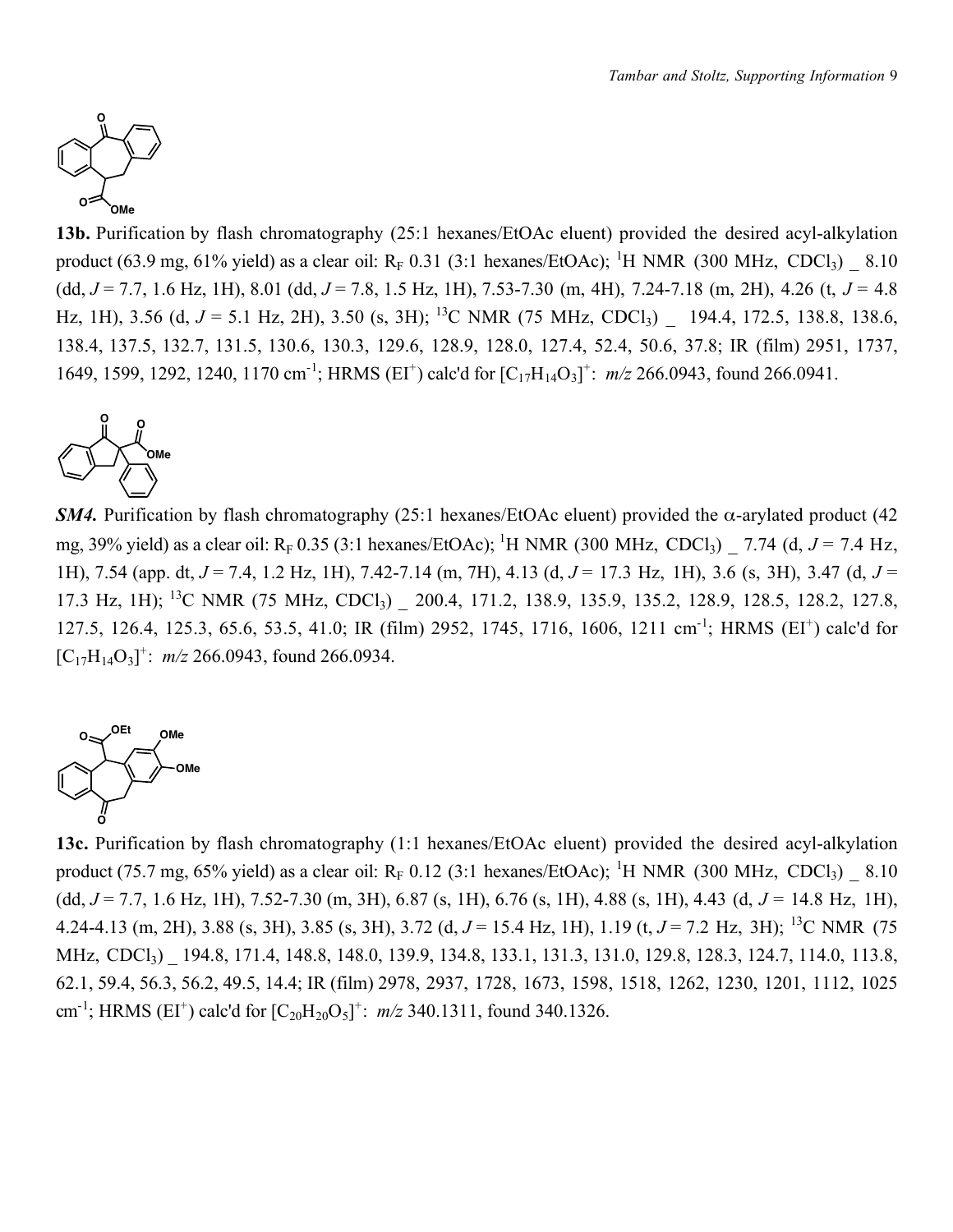

13d. Purification by flash chromatography (15:1 hexanes/EtOAc eluent) provided the desired acyl-alkylation product (50 mg, 45% yield) as a clear oil:  $R_F$  0.39 (3:1 hexanes/EtOAc); <sup>1</sup>H NMR (300 MHz, CDCl<sub>3</sub>)  $\_$  8.19 (dd, *J* = 7.8, 1.5 Hz, 1H), 7.94 (dd, *J* = 7.7, 1.6 Hz, 1H), 7.57-7.49 (m, 2H), 7.47-7.30 (m, 2H), 7.24-7.16 (m, 2H), 3.88 (dd, *J* = 11.6, 4.9 Hz, 1H), 3.62 (s, 3H), 2.71-2.53 (m, 2H), 2.20-1.95 (m, 2H); 13C NMR (125 MHz, CDCl3) \_ 194.3, 173.7, 141.3, 140.7, 139.2, 136.7, 133.9, 133.0, 131.3, 131.1, 130.8, 127.7, 127.2, 126.3, 52.3, 45.3, 35.6, 30.6; IR (film) 2951, 1736, 1638, 1595, 1292, 1254, 1219 cm<sup>-1</sup>; HRMS (EI<sup>+</sup>) calc'd for [C<sub>18</sub>H<sub>16</sub>O<sub>3</sub>]<sup>+</sup>: *m/z* 280.1100, found 280.1108.



*SM5.* Purification by flash chromatography (15:1 hexanes/EtOAc eluent) provided the  $\alpha$ -arylated product (61.5) mg, 55% yield) as a clear oil: R<sub>F</sub> 0.31 (3:1 hexanes/EtOAc); <sup>1</sup>H NMR (300 MHz, CDCl<sub>3</sub>) \_ 8.15 (dd, *J* = 8.0, 1.3 Hz, 1H), 7.50-7.42 (m, 1H), 7.38-7.28 (m, 4H), 7.25-7.14 (m, 3H), 3.75 (s, 3H), 3.08-2.91 (m, 2H), 2.88-2.70 (m, 2H); <sup>13</sup>C NMR (125 MHz, CDCl<sub>3</sub>) 194.7, 172.3, 143.2, 136.4, 133.9, 132.3, 128.9, 128.7, 128.5, 127.9, 127.9, 127.1, 63.7, 53.0, 32.6, 26.0; IR (film) 2951, 1732, 1682, 1600, 1253 cm-1; HRMS (EI+) calc'd for  $[C_{18}H_{16}O_3]^+$ :  $m/z$  280.1100, found 280.1107.



13e. Purification by flash chromatography (20:1 hexanes/EtOAc eluent) provided the desired acyl-alkylation product (67.6 mg, 69% yield) as a clear oil:  $R_F 0.29$  (3:1 hexanes/EtOAc); <sup>1</sup>H NMR (300 MHz, CDCl<sub>3</sub>)  $\_$  7.40-7.17 (m, 4H), 3.95 (dd, *J* = 11.7, 4.8 Hz, 1H), 3.66 (s, 3H), 2.96-2.85 (m, 1H), 2.84-2.72 (m, 1H), 2.07-1.80 (m, 4H), 1.77-1.45 (m, 4H); <sup>13</sup>C NMR (75 MHz, CDCl<sub>3</sub>) 211.4, 174.5, 143.3, 134.9, 130.1, 127.9, 127.2, 124.9, 52.3, 46.0, 43.5, 32.3, 26.0, 25.4, 23.8; IR (film) 2936, 2860, 1732, 1693, 1435, 1249, 1201 cm-1; HRMS (EI+) calc'd for  $[C_{15}H_{18}O_3]^+$ :  $m/z$  246.1256, found 246.1255.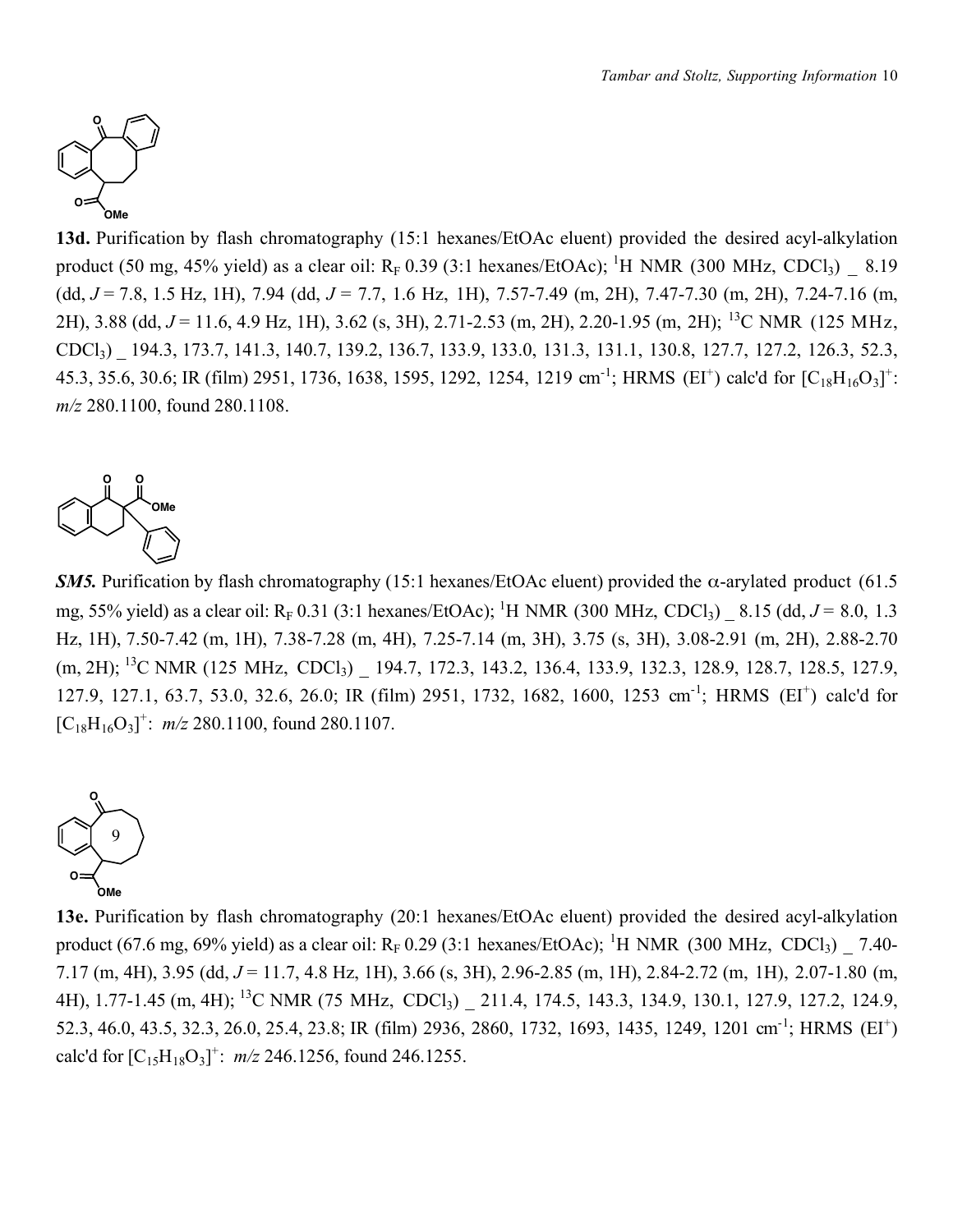

*SM6.* Purification by flash chromatography (15:1 hexanes/EtOAc eluent) provided the  $\alpha$ -arylated product (29.9) mg, 30% yield) as a clear oil:  $R_F$  0.39 (3:1 hexanes/EtOAc); <sup>1</sup>H NMR (300 MHz, CDCl<sub>3</sub>)  $\delta$  7.37-7.28 (m, 3H), 7.22-7.18 (m, 2H), 3.69 (s, 3H), 2.83-2.72 (m, 2H), 2.61-2.54 (m, 2H), 2.24-2.13 (m, 2H), 2.00-1.56 (m, 4H); <sup>13</sup>C NMR (125 MHz, CDCl<sub>3</sub>) δ 208.89, 172.8, 139.1, 128.7, 127.8, 127.7, 68.5, 52.8, 42.2, 34.0, 30.7, 26.7, 25.8; IR (film) 2928.79, 1729, 1703, 1490, 1446, 1228, 1155 cm-1.

# Independent Chemical Correlation / Structural Proof

Acyl-alkylation product 9a was independently prepared according to a literature procedure.<sup>14</sup> The product obtained through our methodology was identical by all spectroscopic data to the compound prepared by this alternative method. Spectroscopic data for acyl-alkylation product 9f was identical to all the reported data in the literature.<sup>15</sup>